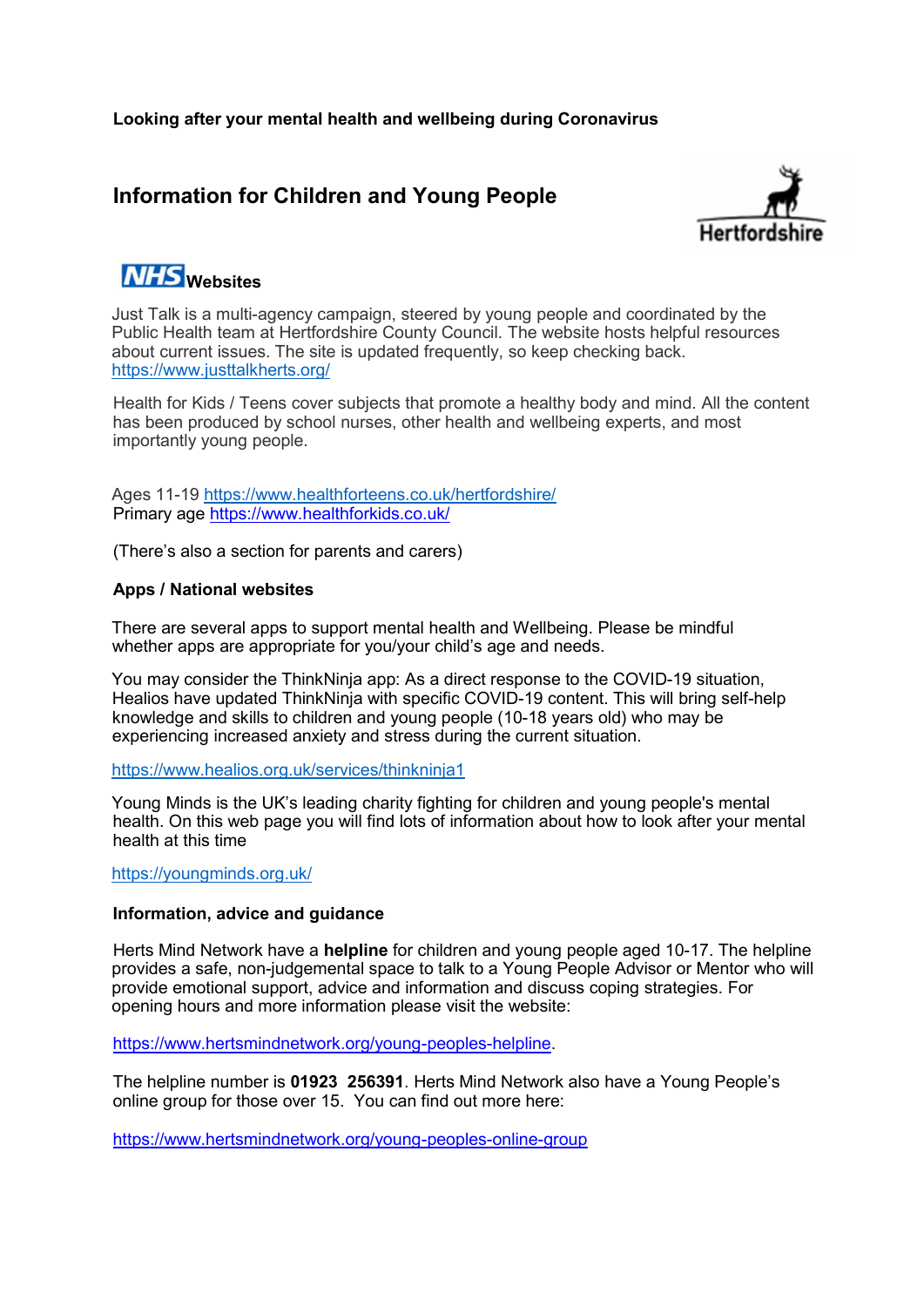Chat Health is a text messaging service for all secondary school aged pupils in Hertfordshire. It is a confidential service and available Monday to Friday from 9am to 5pm. Young people can message for advice on all kinds of health issues such as sexual health, emotional health and wellbeing, bullying, healthy eating and any general health concerns. The text number is: 07480 635050. Secondary school pupils can also follow the School Nurse Team on Instagram at https://www.instagram.com/teenhealth.hct/ There is also an account that parents/carers can follow at https://www.instagram.com/hct\_schoolnursing/

Kooth is an online counselling service for anyone aged 10-25 in Hertfordshire. You can access a chat / messenger service, discussion boards, goal setting tools and a journal and a magazine. The website is moderated by trained professionals. You need to register but it is anonymous:

#### https://www.kooth.com/

YC Hertfordshire Services for Young People provides youth work, information, advice, guidance, work related learning and support for young people. You can contact a Youth Worker or Personal Adviser for one to one and project groupwork support by calling 0300 123 7538, emailing yc@hertfordshire.gov.uk or visit https://www.ychertfordshire.org/

School – although staff at your school are very busy keeping everyone safe, you can still approach your pastoral team at school for advice and guidance.

#### Further support

If you are experiencing mental health difficulties that are significantly interfering with your ability to do the things you normally do, please contact (or ask your parents or carers to) Hertfordshire Partnership Foundation Trust Single Point of Access 0800 6444 101. This line is open 24/7 and can direct your enquiry to a number of specialist services depending on your needs.

The Wellbeing Service offers short term support to people that are 16 or over with mild to moderate mental health issues such as depression and anxiety (so you can let your parents or carers know about it too). You can visit https://www.northessexiapt.nhs.uk/hertfordshire for more information about the service and to self-refer.

There are four community counselling organisations covering Hertfordshire:

| <b>YCT</b> (East and North Herts) | Youth Talk (St Albans)            |
|-----------------------------------|-----------------------------------|
| http://www.yctsupport.com/        | http://youthtalk.org.uk/          |
| Telephone 01279 414 090           | Telephone 01727 868684            |
| Rephael House (Welwyn and         | Signpost (Watford and Hemel       |
| Hatfield)                         | areas)                            |
| https://www.rephaelhouse.org.uk/  | http://signpostcounselling.co.uk/ |
| Telephone 020 8440 9144           | Telephone 01923 239495            |

The School Nursing Team can provide some support around emotional difficulties and parents can refer directly from this page: https://www.hct.nhs.uk/forms/school-nursing form.asp You can read more about the School Nursing Team here: https://www.hct.nhs.uk/our-services/school-nursing/

#### Already working with a Service?

If you are currently receiving support from a service or have been recently discharged, you can contact the service if you are struggling with your mental health. Most have a duty line which you can find out by looking on a letter they have sent you.